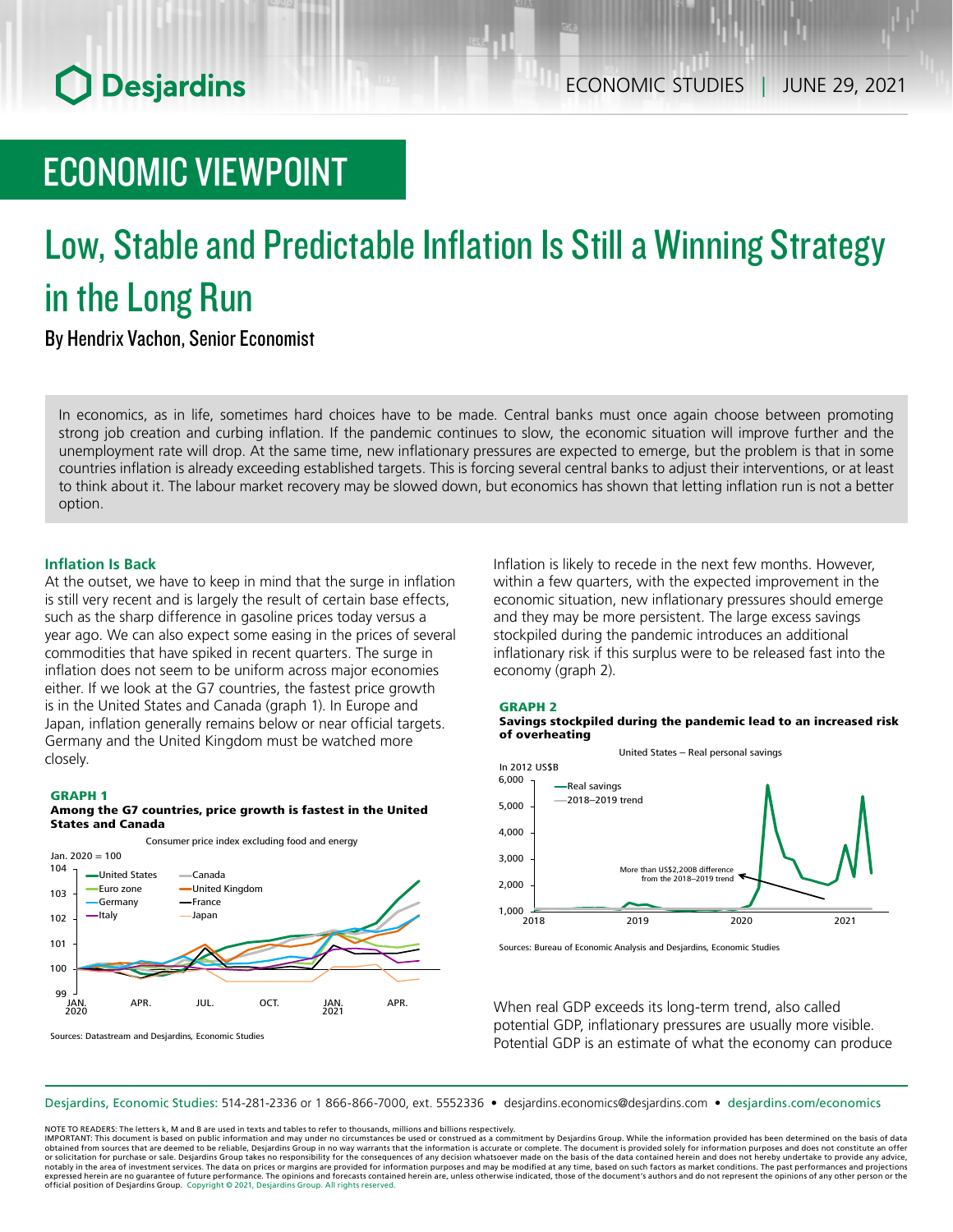## **O** Desjardins

with normal, non-excessive use of available production capacity. In the previous economic cycle, it took eight years after the 2009 trough for real GDP to rise above potential GDP in the United States. This time around, the transition should take place about a year after the low point in real GDP (graph 3). In Canada, it will likely take a few more quarters, partly because of the third wave of the pandemic, which required new restrictive measures.

## GRAPH 3





Sources: Bureau of Economic Analysis, CBO and Desjardins, Economic Studies

## **The U.S. Job Market Is Recovering More Slowly**

While real GDP is recovering very quickly in the United States, the same cannot be said for the job market. In May, more than 7,600,000 jobs were still needed to get back to pre-pandemic levels (graph 4). Put differently, the U.S. employment level in May was 95% of its pre-pandemic peak, a shortfall of 5%. By comparison, the shortfall in Canada was 3% in May (graph 5).

## GRAPH 4





Sources: Bureau of Labor Statistics and Desjardins, Economic Studies

And there's the big dilemma. Should central banks maintain their very accommodative policies to encourage a quicker recovery in employment, or does the risk of too much inflation require policies that are less accommodative, or should we at least

### GRAPH 5

Employment recovery is further ahead in Canada



Sources: Datastream and Desjardins, Economic Studies

get ready for them? The choice appears to be more difficult in the United States where inflation is currently higher while the shortfall in employment remains considerable.

## **The Federal Reserve and Bank of Canada Change Their Tone**

For several months, the Federal Reserve (Fed) has maintained a very cautious stance, suggesting that it would prioritize employment first. In fact, it does not have a very restrictive inflation target. Instead, it has a dual objective: to maximize employment while maintaining an inflation rate of 2%, on average, over a period of a few years. This gives the Fed more flexibility in terms of inflation, but recent data still motivated a change of course. At its June 16 monetary policy meeting, the Fed did not formally signal that it would change its monetary policy in the near term, but the more optimistic forecasts from Fed leaders suggest that it will happen soon. At the press conference, Fed Chair Jerome Powell also reported that discussions regarding a reduction in asset purchases have taken place. These discussions will continue in future meetings.

The Bank of Canada (BoC) has been less hesitant to adjust its monetary policy to changes in the economic outlook, inflation and the liquidity needs of the financial system. The pace of asset purchases has already been reduced twice. Purchases are now at C\$3B per week, down from C\$5B at their peak. The BoC has also ended other programs aimed at providing temporary liquidity to Canada's financial system, thereby reducing the size of the BoC's balance sheet (graph 6 on page 3).

## **Several Advantages to Keeping Inflation Low, Stable and Predictable**

Should we call the Fed and the BoC killjoys? Not at all. The truth is that while job creation is a laudable goal, keeping inflation low, stable and predictable is the preferred option in the medium and long term. Economics proves this brings several advantages.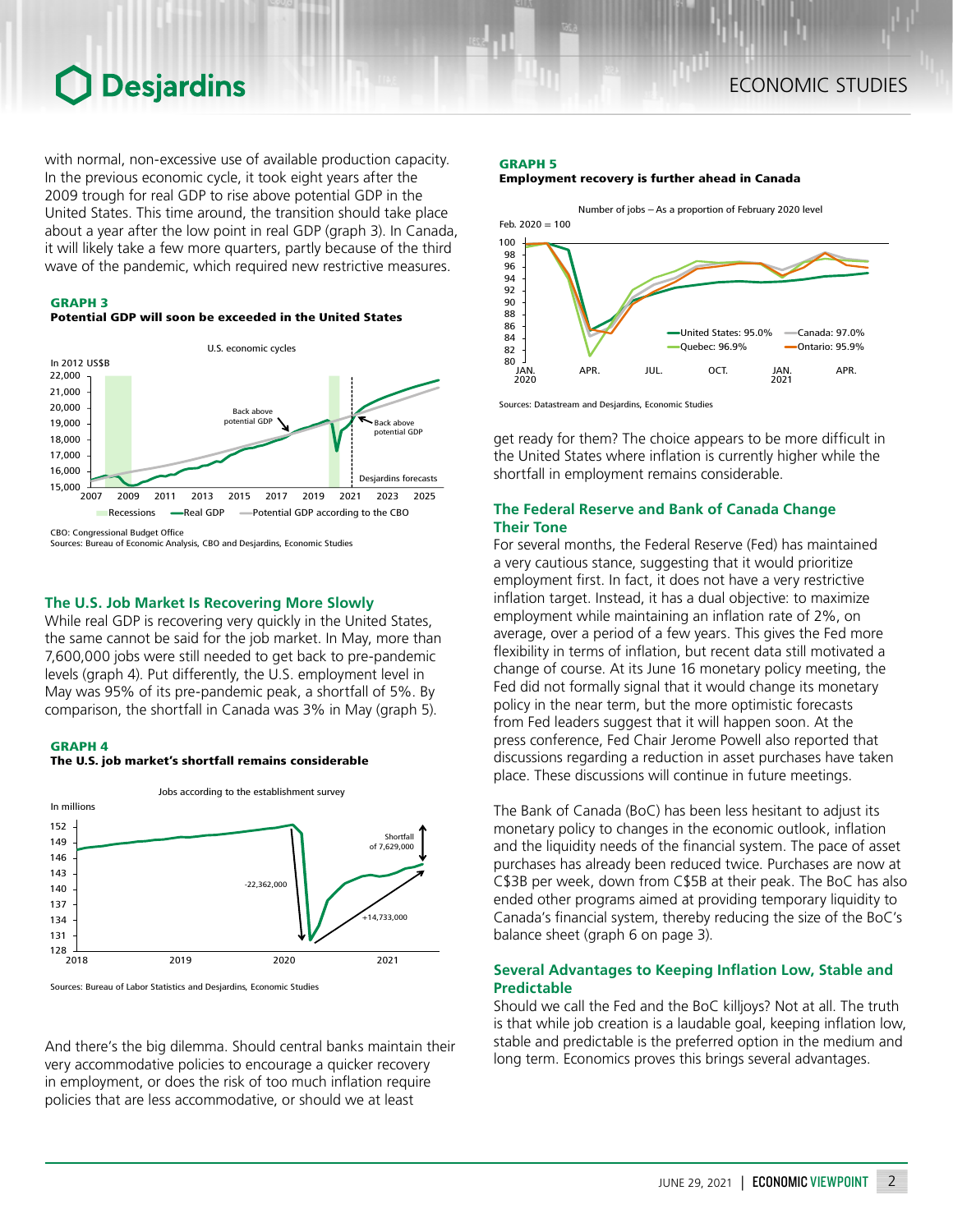## **Desjardins**

## ECONOMIC STUDIES

#### GRAPH 6

The Bank of Canada has already reduced the size of its balance sheet



Sources: Datastream, Statistics Canada and Desjardins, Economic Studies

First, it protects the purchasing power of people whose income does not increase at the same pace as prices. This is often the case for people living off their savings, such as retirees. Low, stable and predictable inflation also makes it easier to see how the prices of different goods and services are changing and helps people make better consumption and investment decisions. Low inflation helps provide fertile ground for investment by reducing the uncertainty associated with significant price fluctuations. The generally lower interest rates observed in an inflation targeting regime also promote investment. This is because there are no high inflation risk premiums reflected in interest rates. Ultimately, economic growth should be higher in the medium and long term when inflation is under control.

Analyzed from another angle, a low, stable and predictable inflation rate has the advantage of being self-reinforcing if it also keeps inflationary expectations low. When businesses and individuals are confident that the inflation target will be met in the medium and long term, they are less inclined to react to short-term price fluctuations. This prevents a series of price and wage adjustments that would fuel an inflationary spiral.

Low and well-anchored inflation expectations also require less adjustments to interest rates to achieve target inflation. This advantage can be illustrated with the Phillips curve, which models the relationship between inflation and the labour market. It is an inverse relationship where inflation falls as the unemployment rate rises. Inflation expectations can disrupt this relationship, however. The more expectations increase, the more the Phillips curve moves upwards. For the same unemployment rate, inflation will then be higher (graph 7). Subsequently, if a central bank wanted to return to the inflation target, it would have to tighten its monetary policy to the point where it would have to tolerate higher unemployment than in the initial situation (graph 8). Eventually, inflation expectations could fall again, allowing the central bank to gradually adjust its monetary policy, and unemployment would drop.

#### GRAPH 7





GRAPH 8

If inflation expectations are higher, returning to the inflation target would be more costly in terms of unemployment





The recessions in the early 1980s and 1990s were in part the price to pay for reducing the inflation rate. Low and stable inflation was not really anchored in the population's expectations and called for higher interest rates and a more abrupt slowdown in the economy to correct the situation.

## **Threat of De-anchoring Expectations**

Thus, beyond short-term movements in inflation, central banks must above all ensure that expectations remain well anchored. Their credibility and ability to intervene with the least possible impact on the economy are at stake. In this regard, various indicators were beginning to point to a risk of inflation expectations de-anchoring, especially in the United States.

For example, the University of Michigan publishes a monthly survey on consumer inflation expectations. Expectations have increased considerably, for both next year and over a longer horizon (graph 9). The Atlanta Fed publishes a similar indicator for businesses, which also expect inflation to accelerate sharply. Inflation expectations can also be tracked using bond market data. The difference between nominal bond yields and real bond